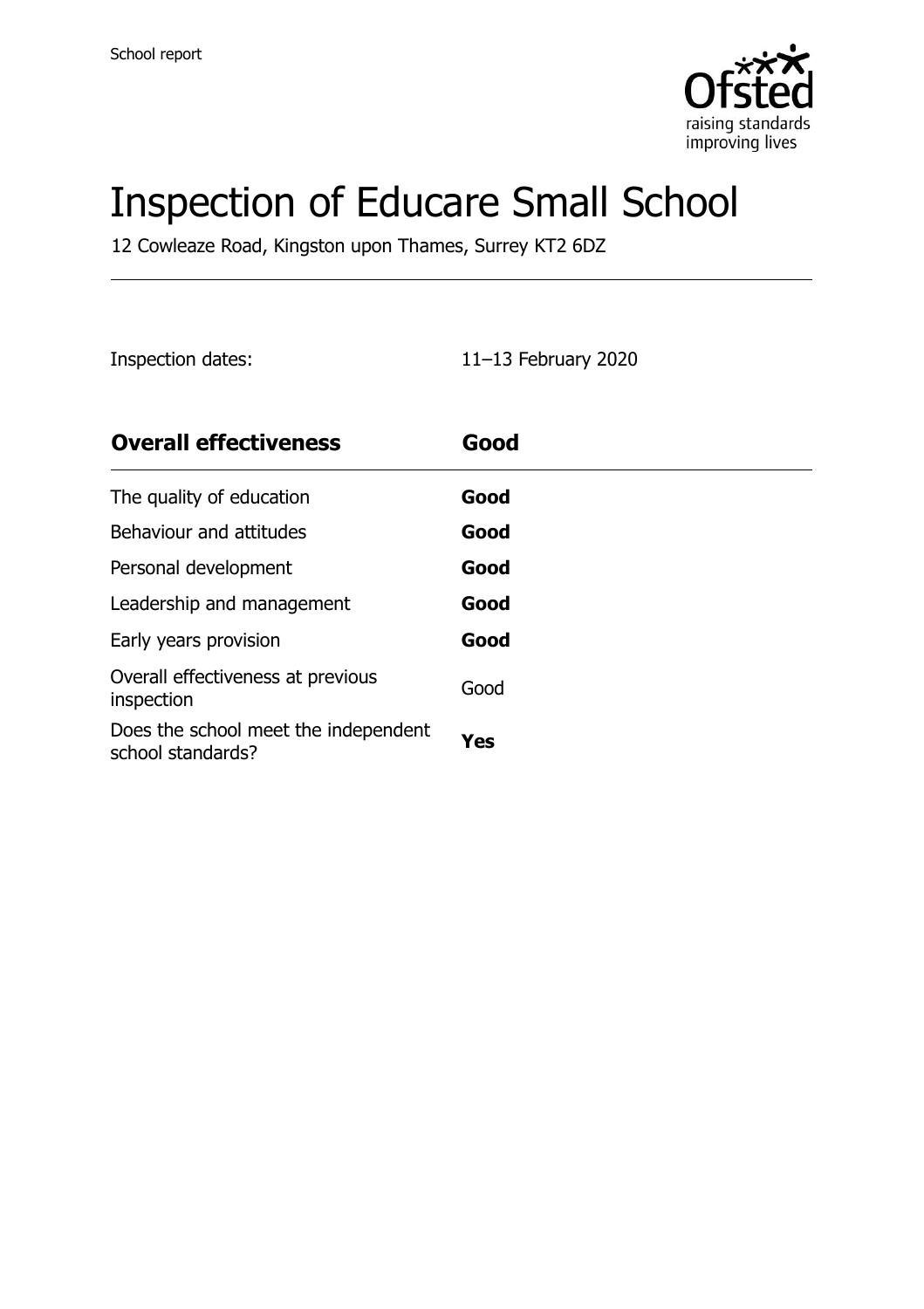

#### **What is it like to attend this school?**

Pupils like coming to school. They enjoy their lessons, including opportunities to learn and explore outdoors. Pupils also take part in many activities outside of lessons. Examples include trips to museums and royal palaces.

Teachers have high aspirations for all pupils. They expect pupils to listen carefully and work hard. Staff explain things clearly. This helps pupils to get on with their work. Pupils' behaviour is typically good. Well-trained staff know how to support pupils if any difficulties do occur.

Pupils said that bullying is rare and that adults deal effectively with any incidents that arise. Pupils are respectful of others. Teachers help and reassure pupils if they have any worries. This helps pupils to feel safe. Parents and carers reported that the school has had a very positive impact on their children. One parent commented, 'It is a pleasure to be involved in such a lovely school community.'

In lessons, pupils are enthusiastic. Most like to join in with discussions and debates. Pupils speak confidently in groups and in performances. They are keen to share their knowledge and are proud of their successes. Pupils try hard to display the characteristics of being a 'learning wizard', such as being creative, curious and determined.

#### **What does the school do well and what does it need to do better?**

Leaders and staff are ambitious for all pupils to do well. They ensure that pupils are prepared effectively for their next stage of education. This includes making sure that pupils are ready for their learning at secondary school.

Pupils achieve well in a range of subjects. They develop secure skills and knowledge in all the required areas of study. Through the school's values, staff encourage pupils to work hard and keep trying, even when they find tasks difficult.

Pupils behave very well here. They have good attitudes to their learning, showing enthusiasm and motivation. Disruption in lessons is rare. Pupils enjoy social times, such as lunchtime and playtime. Pupils of different ages all play happily together.

Pupils' learning in mathematics is clearly organised. Teachers make learning interesting and relevant for pupils. They set tasks which enable pupils to develop their knowledge effectively. Pupils have many opportunities to deepen their understanding by solving problems and reasoning mathematically. Teachers make sure that pupils explain how they worked out an answer. They expect pupils to use mathematical vocabulary when they talk about their learning. Pupils were keen to tell me about what they know and can do in mathematics. Sometimes, pupils do not present their work accurately, for instance when they draw shapes or graphs. This sometimes prevents pupils from working out answers correctly.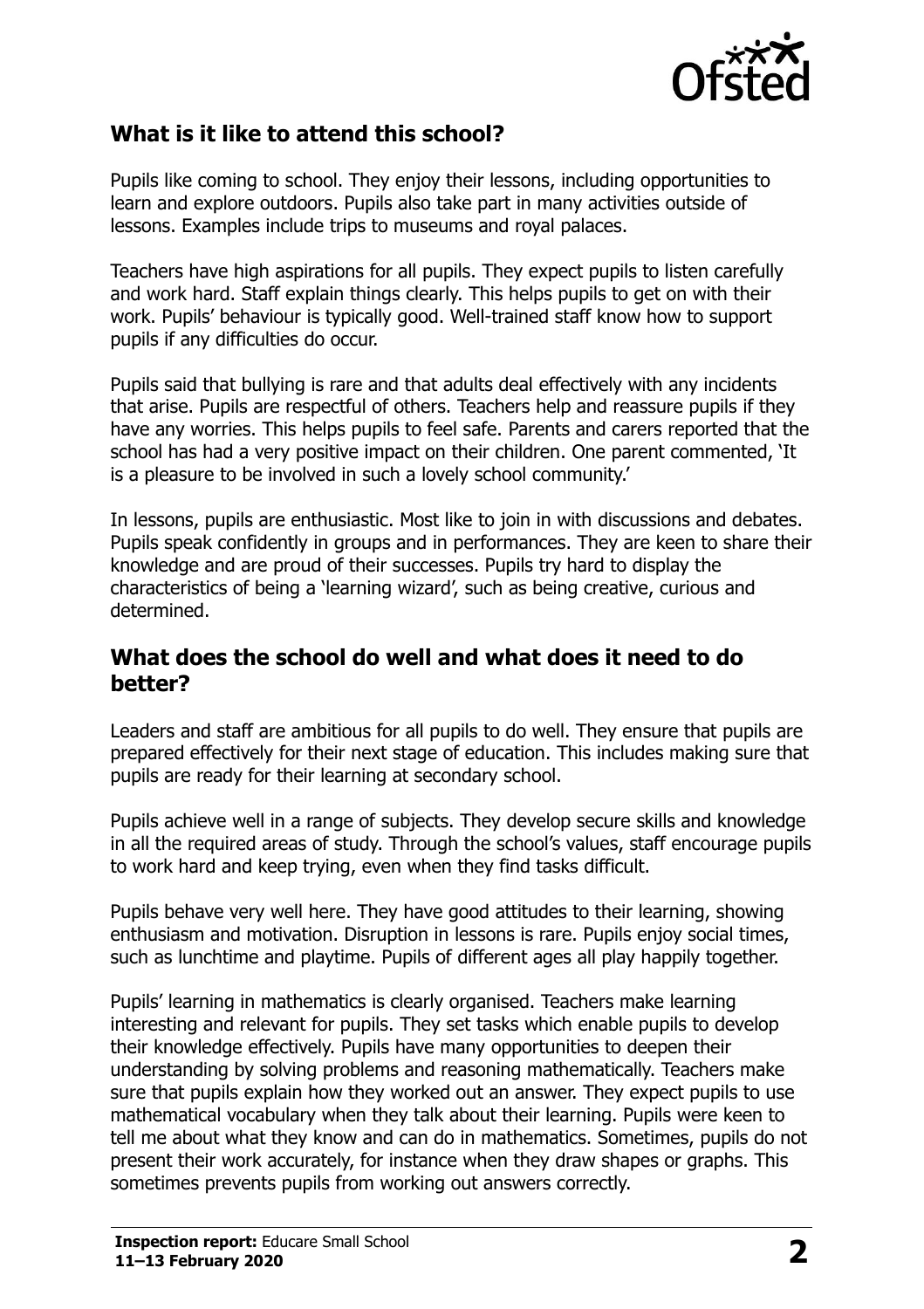

Reading is a priority for all pupils. Phonics is taught effectively, including in the early years. Pupils practise their reading regularly. Their reading books are well matched to their abilities. Staff make sure that pupils read high-quality texts and develop an enjoyment of reading. If any pupils have difficulties learning to read, leaders and staff give them extra help to catch up.

The early years prepares children well for their learning in Year 1. Children make a strong start in reading and mathematics. They enjoy stories and books. They particularly look forward to sharing their favourite stories with their classmates. Children have many opportunities to find out about the wider world. For example, when they go to the woodland areas, staff help children to learn about risks and explore nature. Children strengthen their physical development as they practise climbing and moving safely among the trees. Staff also use every opportunity to develop children's scientific understanding. Children find out about the seasons and how they change. They enjoy learning about living creatures when they observe soils and worms. The proprietor has ensured that the requirements of the statutory framework for the early years foundation stage are met.

Pupils with special educational needs and/or disabilities (SEND) are supported well. The training staff receive is particularly effective. They receive timely advice from leaders and external agencies. Staff use this advice to understand and meet pupils' individual needs. This ensures that pupils with SEND learn effectively.

Pupils' personal development is central to the school's work. Pupils are helped to make positive life choices. They are taught to take responsibility for their actions and to listen to others. Pupils' learning about different faiths is enriched by visits to places of worship, such as a Buddhist temple. Pupils discuss topics of current interest. For example, they have learned about climate change, and have discussed this issue with a local politician.

In most areas of study, leaders plan pupils' learning carefully. They make sure that pupils build knowledge step by step. Teaching focuses on helping pupils to remember important ideas. Staff have strong subject knowledge. They plan lessons which enable pupils to link their existing knowledge with new concepts. However, this is not always the case, particularly in art and computing. For example, plans for art have insufficient detail about the knowledge and skills that pupils will learn to improve as artists. Some teaching does not introduce pupils to new techniques or skills in a logical manner. This hinders pupils from developing their knowledge progressively and achieving as highly as they could.

The proprietor has ensured that all the requirements of the independent school standards are met. Leaders make sure that the school environment is safe, well maintained and suitably resourced. The school's accessibility plan complies with schedule 10 of the Equality Act 2010. The school communicates effectively with parents, with all information readily available. Parents also receive a detailed annual report of their child's progress.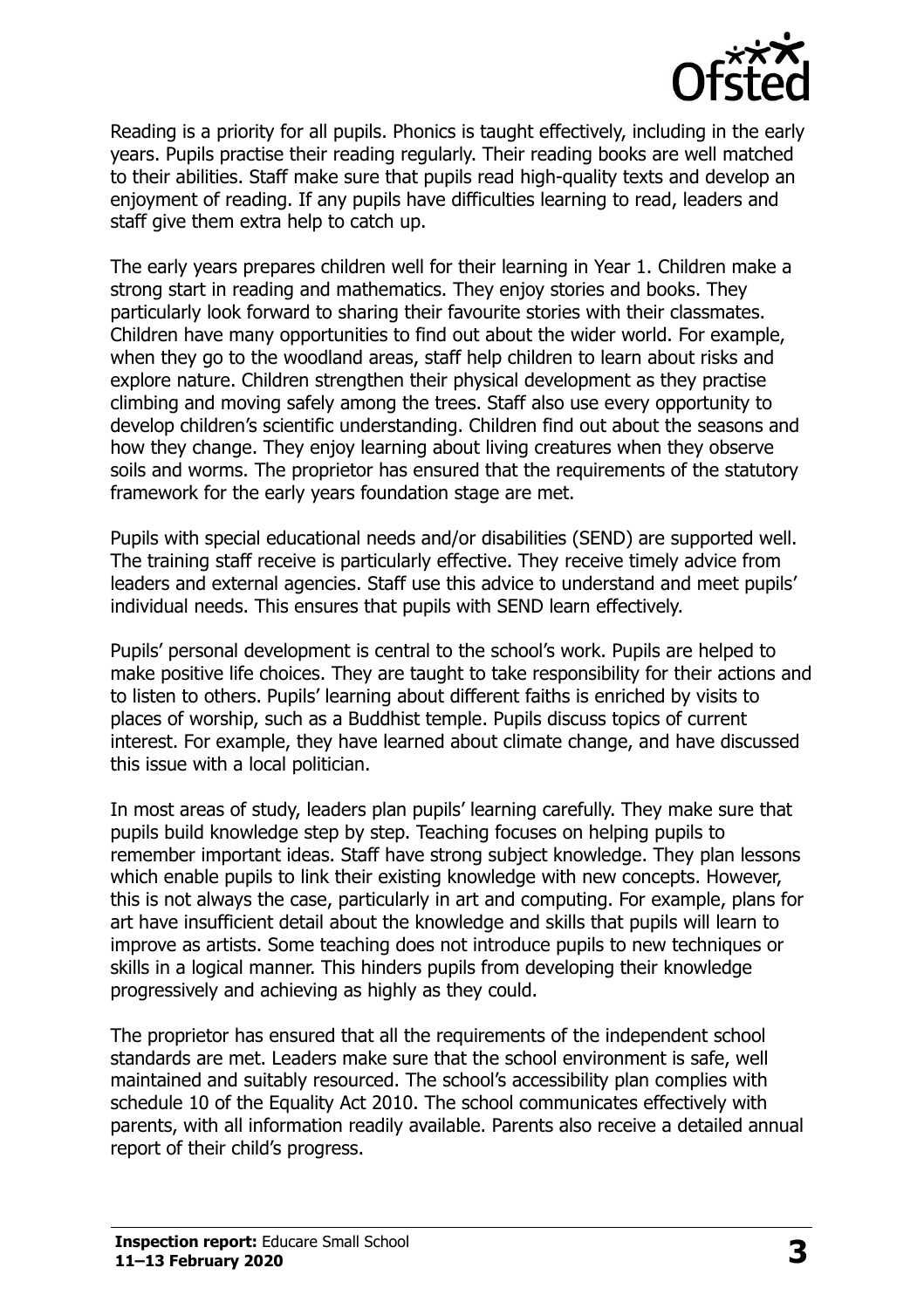

Staff are committed to ensuring that pupils learn well. Leaders are mindful of teachers' workload when making decisions about the school. Staff appreciate this.

Governors are knowledgeable about the school's strengths as well as areas that require further work. They provide leaders with effective support and challenge. This helps leaders to secure improvements in the quality of pupils' education.

## **Safeguarding**

The arrangements for safeguarding are effective.

Pupils' welfare is a priority. Leaders make sure that staff are fully aware of their duties to keep pupils safe. Staff receive appropriate training and up-to-date information based on the most recent statutory guidance. They know how to recognise signs of abuse and what to do in the event of a concern. When issues arise, leaders take effective action to secure pupils' well-being.

The proprietor carries out all the required checks on the suitability of staff to work with pupils. The safeguarding policy is updated regularly and includes the most recent statutory guidance.

The school's caring and nurturing atmosphere helps pupils to feel safe. Staff encourage pupils to speak up. Pupils trust adults in the school to help them with any difficulties.

# **What does the school need to do to improve?**

### **(Information for the school and proprietor)**

■ Pupils learn and achieve well in most of the required areas of study. However, in a few subjects, pupils' learning is not as coherently planned as it could be. In art and computing, subject plans lack precise information on what pupils need to learn. This means that teaching is not sharply focused on developing pupils' knowledge step by step. Leaders should ensure that plans for all subjects contain clear information on exactly what content pupils should be taught and when it should be taught. They should make sure that, in all subjects, plans enable pupils to build and deepen their knowledge progressively.

### **How can I feed back my views?**

You can use [Ofsted Parent View](http://parentview.ofsted.gov.uk/) to give Ofsted your opinion on your child's school, or to find out what other parents and carers think. We use Ofsted Parent View information when deciding which schools to inspect, when to inspect them and as part of their inspection.

The Department for Education has further quidance on how to complain about a school.

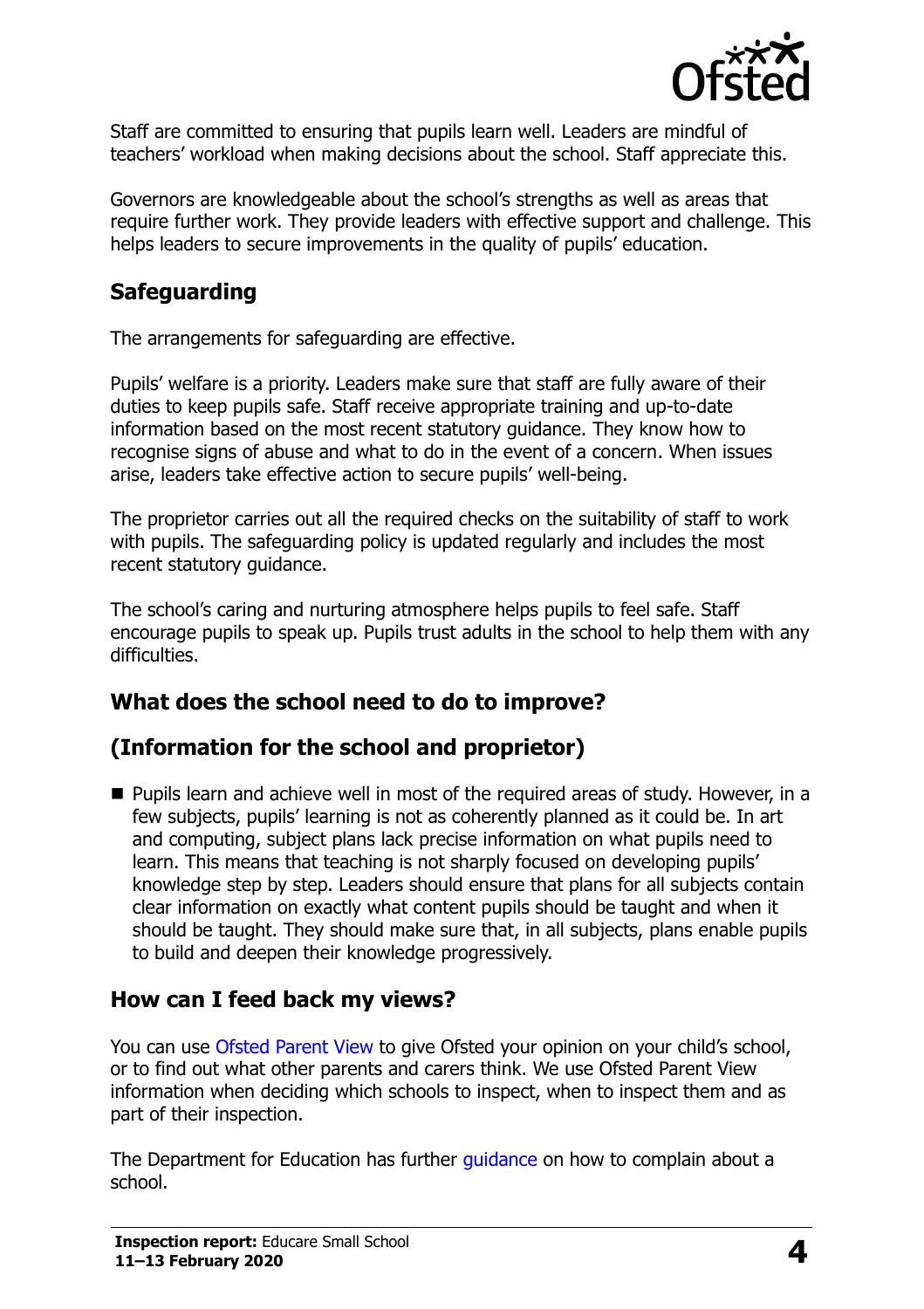

If you are the provider and you are not happy with the inspection or the report, you can [complain to Ofsted.](http://www.gov.uk/complain-ofsted-report)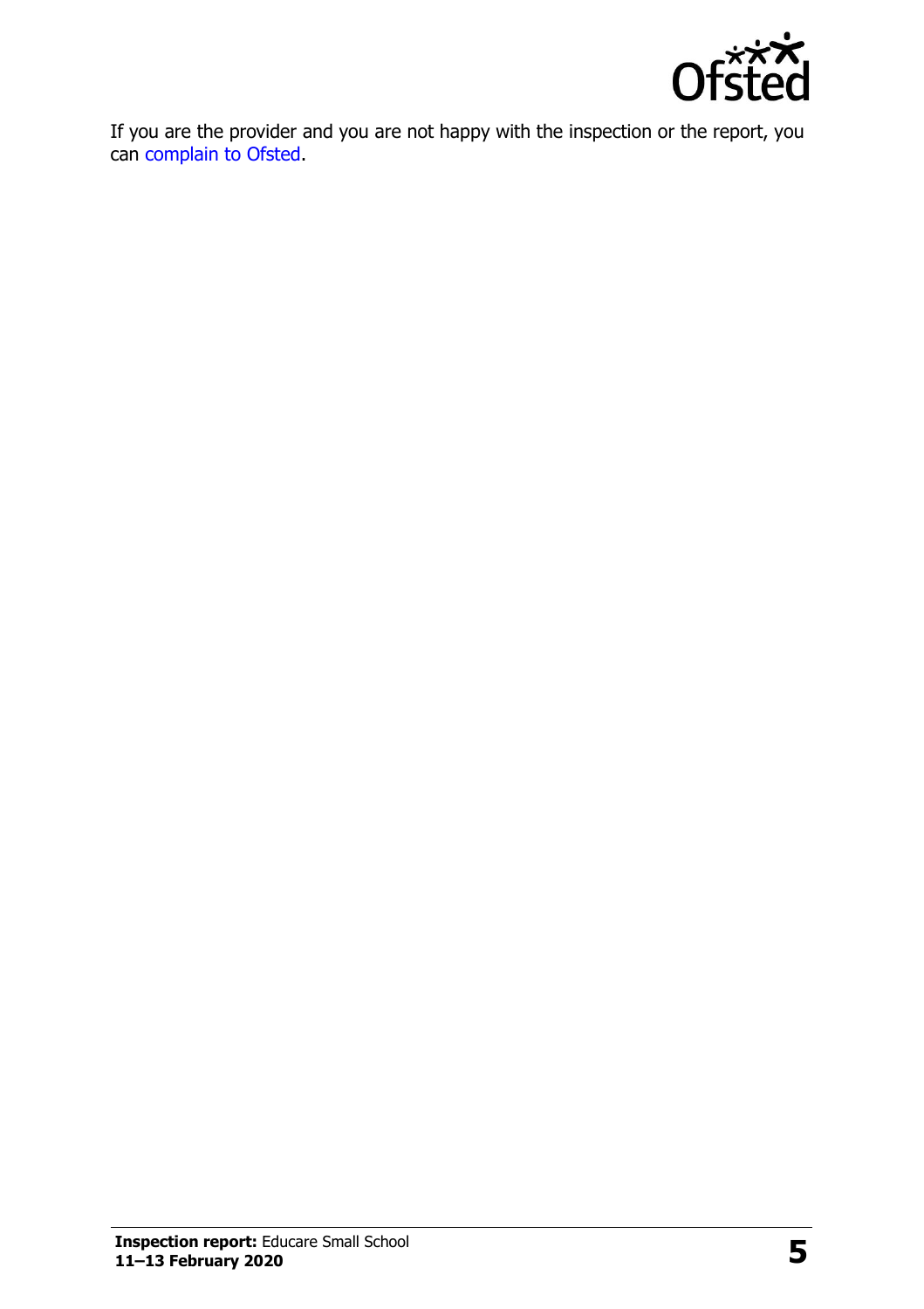

### **School details**

| Unique reference number             | 131351                        |
|-------------------------------------|-------------------------------|
| <b>DfE registration number</b>      | 314/6070                      |
| <b>Local authority</b>              | Kingston upon Thames          |
| <b>Inspection number</b>            | 10123209                      |
| <b>Type of school</b>               | Other independent school      |
| <b>School category</b>              | Independent school            |
| <b>Age range of pupils</b>          | 3 to 11                       |
| <b>Gender of pupils</b>             | Mixed                         |
| Number of pupils on the school roll | 40                            |
| <b>Number of part-time pupils</b>   | 11                            |
| <b>Proprietor</b>                   | Elizabeth Steinthal           |
| <b>Chair</b>                        | Janice Gravett                |
| <b>Headteacher</b>                  | Elizabeth Steinthal           |
| <b>Annual fees (day pupils)</b>     | £6,600                        |
| <b>Telephone number</b>             | 020 8547 0144                 |
| <b>Website</b>                      | www.educaresmallschool.org.uk |
| <b>Email address</b>                | educaresmall@btconnect.com    |
| Date of previous inspection         | 17-19 October 2017            |

### **Information about this school**

- Educare Small School is a non-selective independent primary school for boys and girls aged between three and 11.
- The school aims to provide 'a safe, balanced and nurturing education for children to develop their potential as individuals in their own right'.
- The school was last inspected in October 2017, when it was judged to be good.
- The school offers before-school and after-school care for pupils.
- The school is registered to admit up to 50 pupils. There are currently 40 pupils on roll, 11 of whom attend part time. In total, 14 children attend the Nursery and Reception class, which is known as the kindergarten.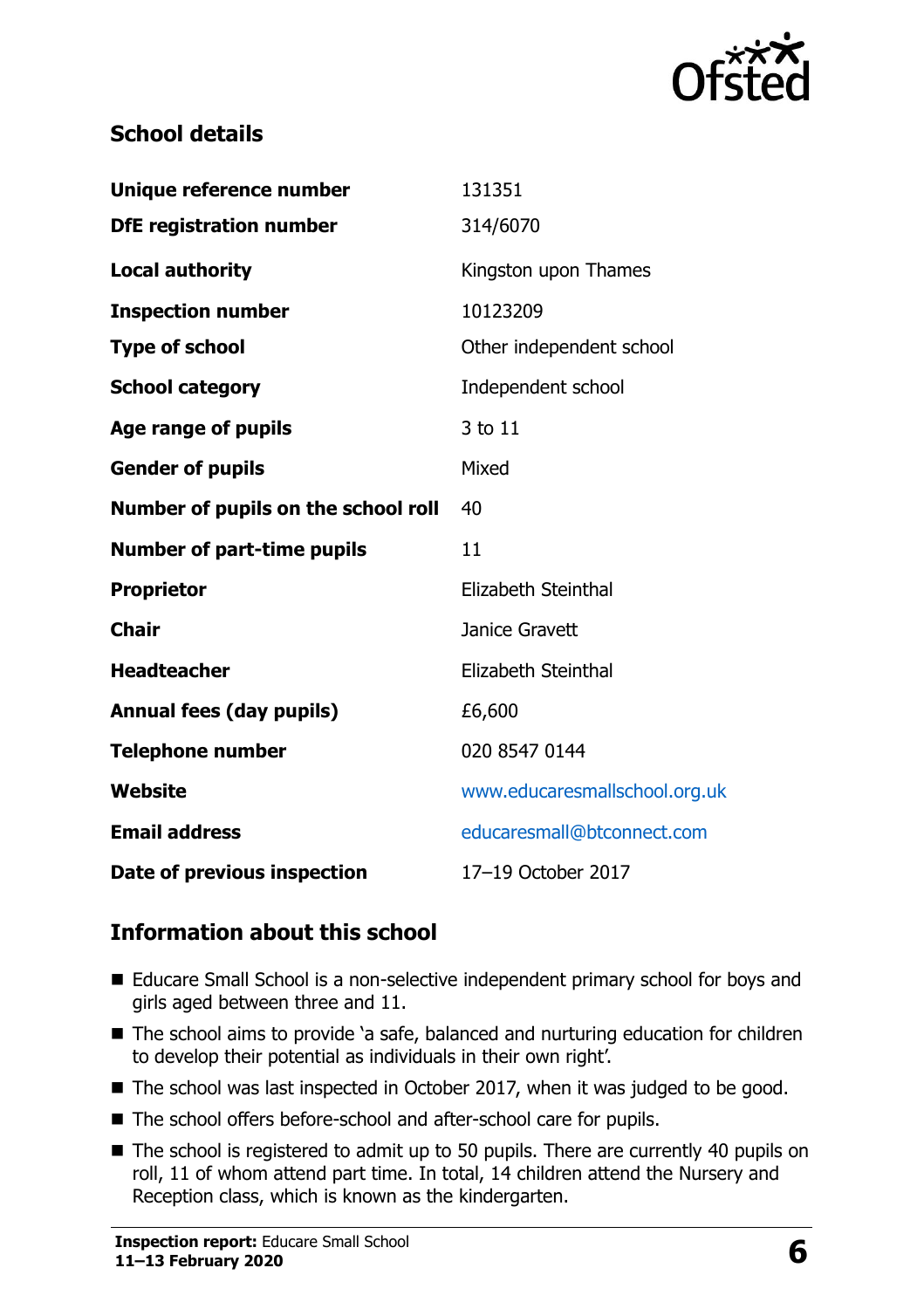

- The school has a higher than typical proportion of pupils with SEND.
- There are four mixed-age classes: kindergarten (the early years), early years and key stage 1, and two classes for key stage 2 pupils. There is flexibility between these classes, and pupils move between different groups based on their academic ability and maturity.
- The proprietor is also the headteacher. The school also has a board of trustees, which scrutinises the work of leaders.

#### **Information about this inspection**

We carried out this inspection under section 109(1) and (2) of the Education and Skills Act 2008. The purpose of the inspection is to advise the Secretary of State for Education about the school's suitability for continued registration as an independent school.

The school meets the independent school standards. These are the requirements set out in the schedule to the Education (Independent School Standards) Regulations 2014.

- We met with the headteacher, who is also the proprietor of the school. We also spoke with trustees.
- We reviewed documentation, including school policies, curriculum plans and the school's development plans.
- We carried out checks on the premises and the work of the school relating to the independent school standards. This included documentation related to pupils' behaviour, attendance and well-being.
- We did deep dives in reading, mathematics, art and science. We discussed the curriculum design with leaders, visited lessons, looked at pupils' work and spoke to pupils and teachers about the curriculum. We also considered pupils' learning in other subjects, including computing and technology.
- We evaluated the effectiveness of safeguarding. We reviewed the school's single central record of pre-employment checks. We met leaders and staff, looked at records and policies and spoke to pupils and parents.
- We met with groups of pupils to discuss their views about the school.
- We took account of the 12 responses to the Ofsted Parent View survey.

#### **Inspection team**

Karen Matthews, lead inspector **Ofsted Inspector** 

Tim McLoughlin **Tim McLoughlin**